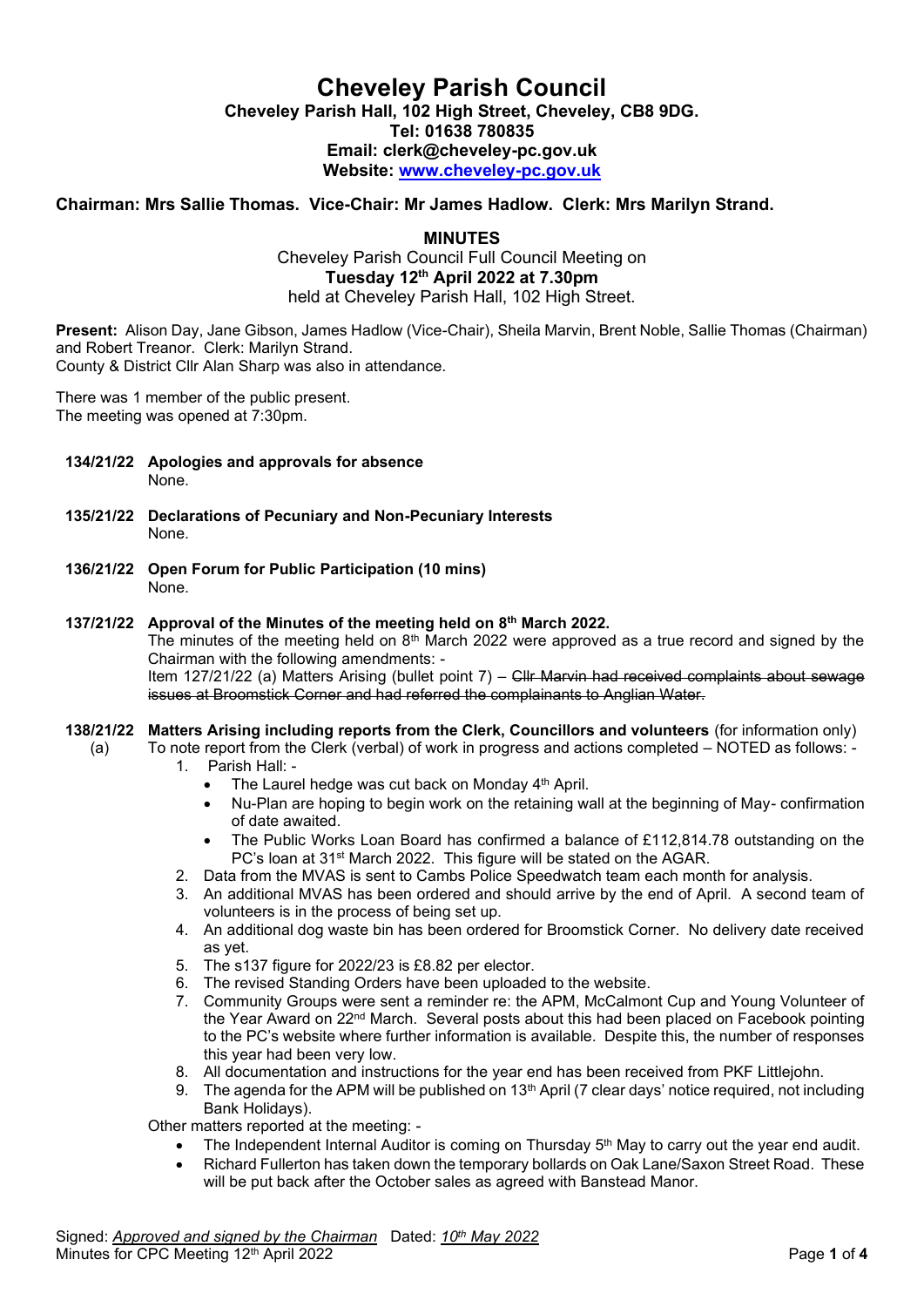- Cllr Marvin charged up the two MVAS batteries but no new volunteers for North Ward had come forward to move the device or replace batteries. Phil Nutt and his team will replace the batteries when they are available. A team of volunteers had been identified for South Ward for the second MVAS which is currently on order.
- An outside oil leak had been identified and the Clerk will contact Tony Poole to rectify this. An inside oil leak (in the kitchen) will be looked at, at the same time.

# **139/21/22 Reports from District and County Councillors (Verbal).**

District & County Councillor Alan Sharp reported the following: -

- CCC The motion to introduce a congestion charge in Cambridge city centre had not been agreed at the last Full Council meeting.
- There had been two fatalities at the Swaffham Heath junction on the A1303 recently. Work to improve safety at the junction should start within this financial year.
- Church Lane bollards Cllr Sharp is liaising with an officer regarding installation of these.
- Oak Lane flooding CCC is planning to dig out the ditches and replace grips to try to improve drainage in heavy rainfall.
- ECDC there had been some teething problems with the revised refuse collection days but these should now be resolved.

## **140/21/22 Planning Matters**

- (a) 22/00210/FUL 19 Meadow Lane, Newmarket single-storey rear extension with associated stove flue. For information only – NOTED.
- (b) 22/00250/FUL 188 High Street summer house in rear garden (retrospective) NOTED with no comments.
- (c) 21/01055/FMM Home Office Bungalows, Little Green reserved matters for appearance, landscaping, layout and scale of previously approved 19/00767/OUM for outline planning application for residential development of up to 22 dwellings following the demolition of 6 bungalows. AMENDMENT: response to consultee representations from the Lead Local Flood Authority, Anglian Water and the Tree Officer – NOTED with the following comments: - Cheveley PC objects to this amendment as it does not address concerns regarding density, scale, loss of privacy, flood risk, landscaping and biodiversity which the PC had previously raised with the planning officer.
- (d) 22/00292/FUL 34a Ashley Road, Newmarket construction of single-storey side/rear extension NOTED with no comments.
- (e) 22/00299/VAR 75 Duchess Drive, Newmarket to vary Condition 1 (approved plans) of previously approved 21/01348/FUL for demolish existing garage and car port and replace with single-storey side and rear extensions and storage area to rear – NOTED with no comments.
- (f) 22/00211/FUL Building rear of 130 & 132 High Street proposed all-weather menage NOTED with no comments.
- (g) 22/00028/FUL Lensfield Lodge, Coach Lane construction of garage extension with room above. AMENDMENT (for information only): garage has been stepped in – NOTED.
- (h) Report on ECDC planning decisions & Tree Works Applications NOTED.

|     | <b>141/21/22 Finance – Payments for agreement this month – AGREED.</b> |                                    |             |           |                  |  |  |
|-----|------------------------------------------------------------------------|------------------------------------|-------------|-----------|------------------|--|--|
| (a) | Ref:                                                                   | Payee/Item                         | Method      | Total     | <b>Excl. VAT</b> |  |  |
|     | (1)                                                                    | Twin Dots – website support Apr 22 | DD          | £50.40    | £42.00           |  |  |
|     | (2)                                                                    | Staff costs Mar 22                 | <b>BACs</b> | £1,583.35 |                  |  |  |
|     | (3)                                                                    | HMRC Q4 2021-22                    | <b>BACs</b> | £1,244.71 |                  |  |  |
|     | (4)                                                                    | Clerk expenses Mar-Apr 22          | <b>BACs</b> | £55.35    |                  |  |  |
|     | (5)                                                                    | N Power Jan 22                     | DD          | £75.45    | £71.86           |  |  |
|     | (6)                                                                    | N Power Feb 22                     | DD          | £64.91    | £61.82           |  |  |
|     | (7)                                                                    | McGregor Services - Mar 22         | <b>BACs</b> | £342.00   | £285.00          |  |  |
|     | (8)                                                                    | ECDC play area inspection - Mar 22 | DD          | £30.00    | £25.00           |  |  |
|     | (9)                                                                    | Green Cloud Hosting - Mar 22       | DD          | £47.88    | £39.90           |  |  |
|     | (10)                                                                   | MHH - payroll services - Mar 22    | DD          | £28.80    | £24.00           |  |  |
|     | (11)                                                                   | Telephone/broadband - PH           | DD          | £38.90    | £32.42           |  |  |
|     | (12)                                                                   | Non domestic rates - PH            | <b>BACs</b> | £148.55   |                  |  |  |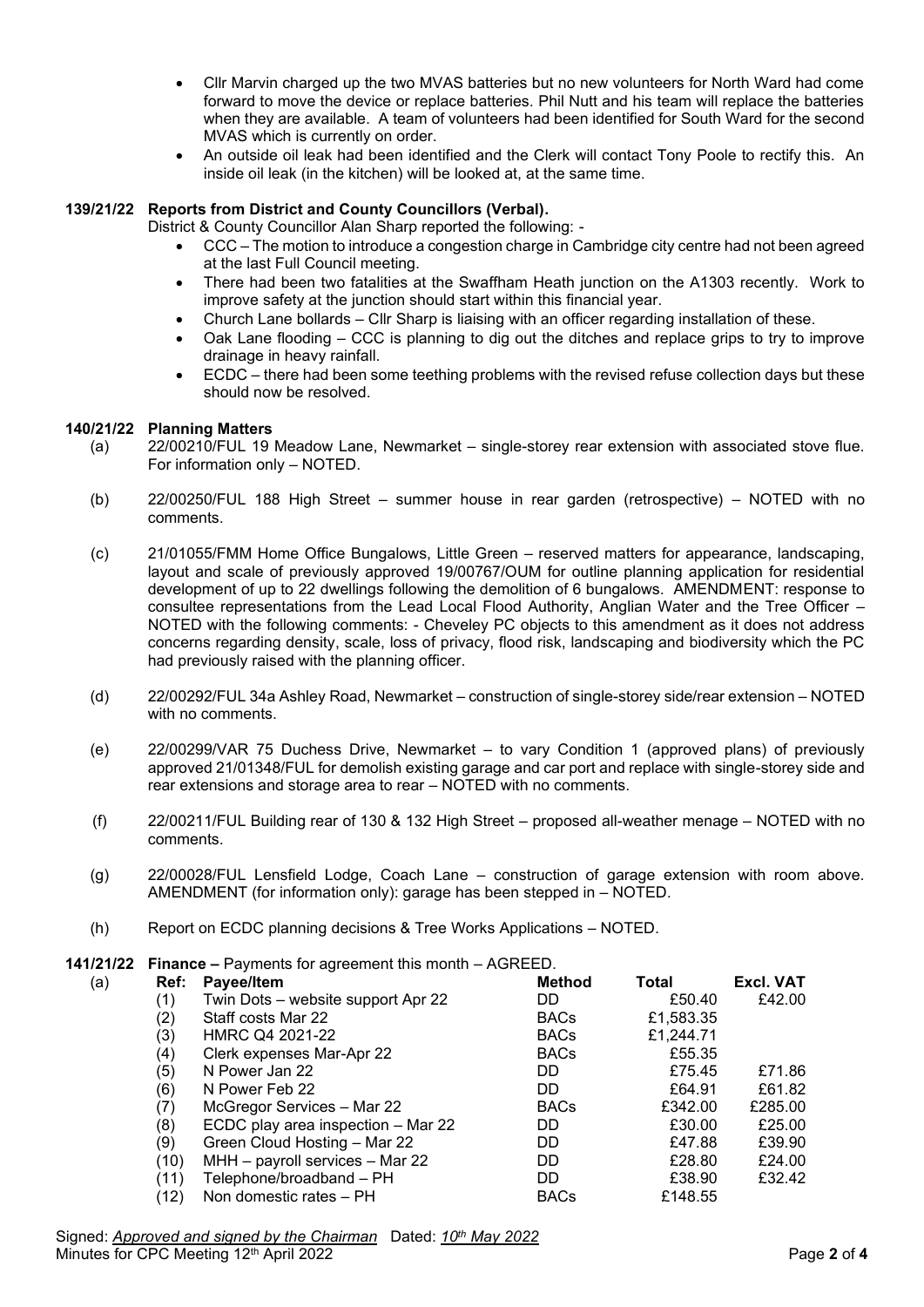| $(13)$ Non domestic rates – pavilion         | $\overline{\phantom{0}}$ | £0.00     |         |
|----------------------------------------------|--------------------------|-----------|---------|
| $(14)$ CAPALC affiliation fee 2022-23        | <b>BACs</b>              | £589.53   |         |
| (15) Shine Time Cleaning Services – pavilion | <b>BACs</b>              | £180.00   | £150.00 |
| Total payments for the month                 |                          | £4.479.83 |         |

- (b) To note monies received:
	- Parish Hall hire (March) £355.00

• ECDC play area inspection refund - £30.00.

NOTED.

(c) Q4 accounts & bank reconciliation – NOTED.

#### **142/21/22 Administration**

- (a) Review of Policies Standing Orders: the front cover had been updated to reflect the updated contents (2020) agreed at the last meeting.
- (b) To consider and adopt CCTV Policy re: Pavilion and Parish Hall AGREED with one amendment.
- (c) To consider correspondence from the National Association of Local Councils re: Smaller Councils' Committee – discussion of issues facing smaller local councils – NOTED.
- (d) To consider attendees to the East Cambridgeshire Parish Council Conference at The Maltings on Tuesday 3 rd May, 11am – 4pm: the Clerk will attend.
- (e) Proposal re: PC's landline/broadband and purchase of a mobile telephone it was AGREED to add a mobile telephone to the PC's current BT package at an upfront cost of £10, plus £20 per month on a twoyear contract. The PC's landline and broadband package will be cancelled later in the year and the PC will, instead, contribute towards the Clerk's home broadband package.

### **143/21/22 Community/Community Groups**

- (a) Cheveley Parish Hall:
	- 1. Review of hire charges this item was deferred to next meeting.
	- 2. Weedkilling; ant killing; grass cutting Cllr Marvin: it was AGREED to ask McGregor Services to spray weeds around the base of the building and around the bench and car park, and to cut the grass. It was also AGREED to contact a pest control contractor to deal with ants.

Cllr Marvin thanked Richard Fullerton for cleaning and oiling the bench outside, and Cllr Gibson who had helped move furniture and clean at the Hall. Cllr Marvin had posted fliers for users of the Hall in the new notice board and this had been well received. Councillors thanked Cllr Marvin for managing the bookings whilst the bookings secretary had been away.

- 3. Naming of the front room and purchase of Jubilee photograph it was AGREED that the front room would be named The Jubilee Room to commemorate HM Queen Elizabeth II's Platinum Jubilee. A portrait of the Queen will be purchased for the room in due course.
- (b) To consider supporting CCC's No Mow May verge management policy the PC supports this in principal but it was agreed that there would be very little biodiversity value in allowing small parcels of land in the parish to become overgrown.
- (c) To consider correspondence from Stetchworth Parish Council re: Newmarket's market place it was AGREED to write a letter to Newmarket Town Council and West Suffolk Council in support of the market returning to the High Street.
- (d) To consider request from St. Mary's PCC to borrow PC tables for the annual fete, Sunday  $3^{rd}$  July AGREED.
- (e) To consider purchase of Jubilee flag approximate cost £15.00 to £30.00 not agreed. The Union Flag will be raised for the Jubilee celebrations instead.

Cllr Noble joined the meeting at 8:33pm.

- (f) Jubilee Celebrations.
	- Request to note possible expenditure Public Liability Insurance £89.00; Road Closure costs £575.00 +VAT – plans to close the road had now been rejected in favour of holding an event on the recreation ground. The Clerk will clarify whether the PC's insurance would cover this event.